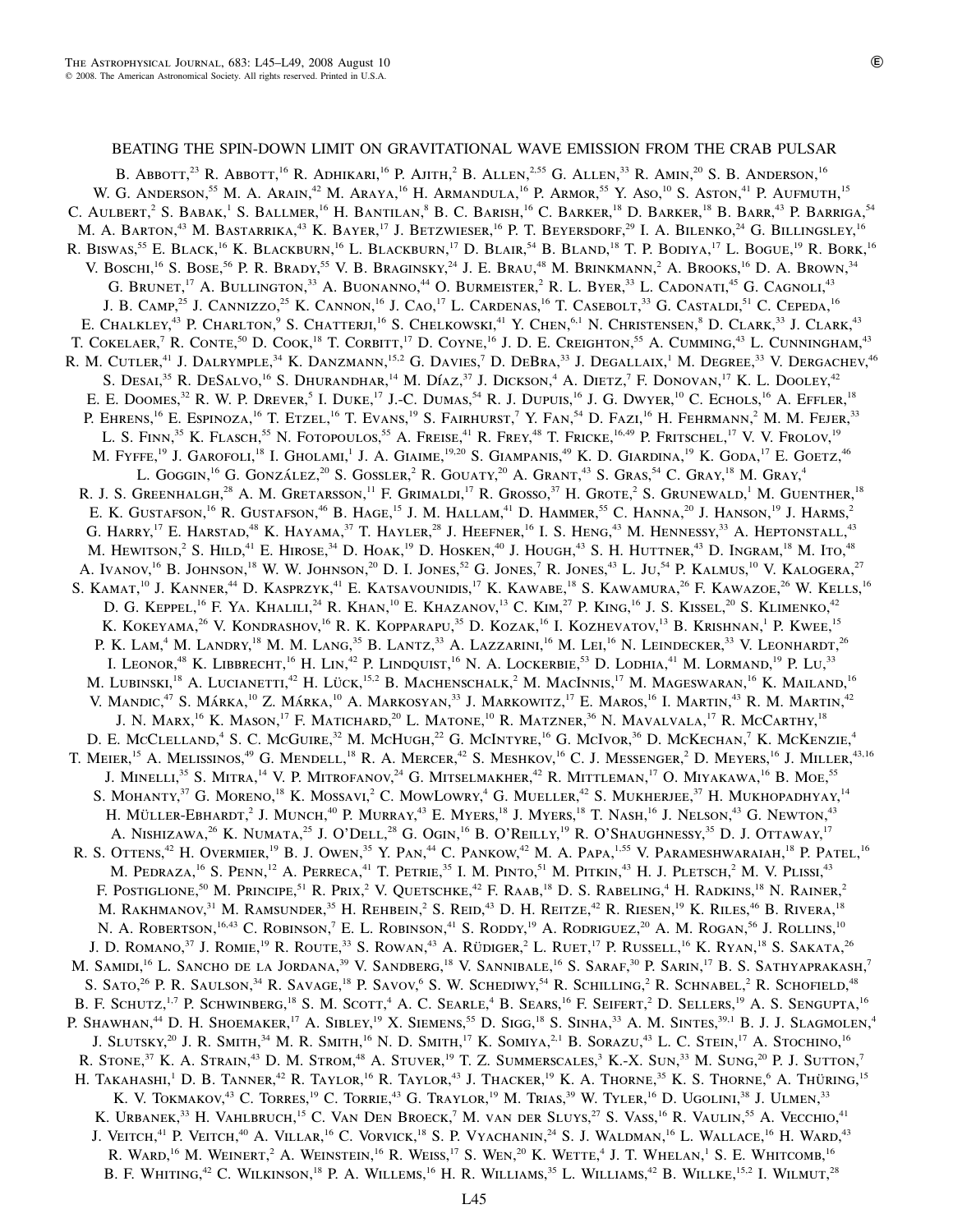W. WINKLER,<sup>2</sup> C. C. WIPF,<sup>17</sup> A. G. WISEMAN,<sup>55</sup> G. WOAN,<sup>43</sup> R. WOOLEY,<sup>19</sup> J. WORDEN,<sup>18</sup> W. WU,<sup>42</sup> I. YAKUSHIN,<sup>19</sup>

H. YAMAMOTO,<sup>16</sup> Z. YAN,<sup>54</sup> S. YOSHIDA,<sup>31</sup> M. ZANOLIN,<sup>11</sup> J. ZHANG,<sup>46</sup> L. ZHANG,<sup>16</sup> C. ZHAO,<sup>54</sup> N. ZOTOV,<sup>21</sup> M. ZUCKER,<sup>17</sup> AND

J.  $ZwEIZIG<sup>16</sup>$ 

(THE LIGO SCIENTIFIC COLLABORATION)<sup>57</sup>

**AND** 

G. SANTOSTASI<sup>23</sup>

*Received 2008 June 16; accepted 2008 July 3; published 2008 July 18*

## ABSTRACT

We present direct upper limits on gravitational wave emission from the Crab pulsar using data from the first 9 months of the fifth science run of the Laser Interferometer Gravitational-wave Observatory (LIGO). These limits are based on two searches. In the first we assume that the gravitational wave emission follows the observed radio timing, giving an upper limit on gravitational wave emission that beats indirect limits inferred from the spin-down and braking index of the pulsar and the energetics of the nebula. In the second we allow for a small mismatch between the gravitational and radio signal frequencies and interpret our results in the context of two possible gravitational wave emission mechanisms.

*Subject headings:* gravitational waves — pulsars: individual (Crab pulsar)

*Online material:* color figure

## 1. INTRODUCTION

The Crab pulsar (PSR B0531+21, PSR J0534+2200) has long been regarded as one of the most promising *known* local sources of gravitational wave emission and is an iconic target for gravitational wave searches (Press & Thorne 1972; Zimmermann 1978). Its high spin-down rate,  $\dot{v} \approx -3.7 \times 10^{-10}$ Hz s<sup>-1</sup>, corresponds to a kinetic energy loss rate of  $\dot{E}$  =  $4\pi^2 I_{\nu}$   $|\dot{\nu}| \approx 4.4 \times 10^{31}$  W (using a spin frequency of  $\nu =$ 29.78 Hz and the canonical value of  $10^{38}$  kg m<sup>2</sup> for the principal moment of inertia  $I_{7}$ . This loss is due to a variety of mechanisms, including magnetic dipole radiation, particle acceleration in the magnetosphere, and gravitational radiation. If one assumes that all the energy *is* being radiated gravitationally, the gravitational wave tensor amplitude at Earth is  $h_0^{\text{sd}} =$ 8.06  $\times$  10<sup>-19</sup>I<sub>38</sub> $r_{\rm kpc}^{-1}$  ( $|\dot{v}|/v$ )<sup>1/2</sup>, where  $r_{\rm kpc}$  is the distance to the pulsar in kpc and  $I_{38}$  is the moment of inertia in units of the canonical value (Abbott et al. 2007c). For the Crab pulsar this "spin-down upper limit" is  $h_0^{\text{sd}} = 1.4 \times 10^{-24}$ , using the canonical moment of inertia and a distance  $r = 2$  kpc. It has long been known that the Laser Interferometer Gravitationalwave Observatory (LIGO) can achieve this sensitivity by integrating several months of data with the initial design noise spectrum.

The electromagnetic emission and accelerating expansion of the Crab Nebula are powered almost entirely by the rotation of the pulsar. The question now is whether these two loss mechanisms can account for the vast majority of the observed rotational energy loss, or whether gravitational wave emission has a significant part to play.

The bolometric luminosity of the nebula is  $(1-2) \times 10^{31}$  W, which accounts for less than half the spin-down power (e.g., Davidson & Fesen 1985). There have been many attempts to estimate the power involved in the observed acceleration of optical filaments, for example recently by Bejger & Haensel (2002, 2003). However these depend on poorly known factors such as the mass and expansion history of the nebula, and the uncertainties in the estimated power are comparable to the spindown power itself. Thus electromagnetic observations of the nebula, within their uncertainties, still allow for a substantial fraction of the spin-down power to be emitted in gravitational waves.

The braking index  $n = v\ddot{v}/\dot{v}^2$  of the pulsar further constrains

the gravitational wave emission. The observed value  $n =$ 2.5 still is not well understood on theoretical grounds, but since quadrupolar radiation has  $n = 5$  it implies that only a small fraction of the spin-down power is emitted in gravitational waves. The best estimate in print is by Palomba (2000) who uses a phenomenological model of the spin-down (present and historical) together with the present braking index and known age of the pulsar to estimate that the highest possible  $h_0$  today is about 40% of the spin-down limit. This value is consistent with the observations of the nebula, and is also observable with several months of data from LIGO's fifth science run (S5).

Early directed searches for gravitational waves from the Crab pulsar were performed by Levine & Stebbins (1972) using a 30 m interferometer to give a strain upper limit of  $3 \times 10^{-17}$ , and Hirakawa et al. (1978) using a bar detector. The most recent bar result (Suzuki 1995) gave an upper limit that was still over an order of magnitude above the spin-down limit. The LIGO detectors have improved on these results, with LIGO's second science run (S2) producing a 95% upper limit of  $h_0^{95\%}$  =  $4.1 \times 10^{-23}$  (Abbott et al. 2005), and the combined data from the S3 and S4 runs produced an upper limit of  $h_0^{95\%}$  =  $3.1 \times 10^{-24}$  (Abbott et al. 2007c) only 2.2 times greater than the spin-down limit.

In this Letter, we describe searches of data from the fifth LIGO science run, which started on 2005 November 4 and ended on 2007 October 1 (Abbott et al. 2007b). During this period the detectors (the 4 km and 2 km detectors at LIGO Hanford Observatory, H1 and H2, and the 4 km detector at the LIGO Livingston Observatory, L1) were at their design sensitivities and had duty factors of  $78\%$  for H1,  $79\%$  for H2, and ∼66% for L1. The GEO600 detector (Lück et al. 2006) also participated in the S5 run but was much less sensitive at the frequency of the expected signal.

The Crab pulsar was observed to glitch on 2006 August 23 at approximately 04:00 UTC (Lyne et al. 2007; A. G. Lyne 2006, private communication). Since the glitch mechanism is not certain and may involve unpredictable changes in the gravitational wave timing and amplitude, we use this glitch as natural point at which to pause this coherent search for the Crab pulsar. Our data set consists of H1 and H2 data from 2005 November 4 and L1 data from 2005 November 14 up to 2006 August 23. For the two different searches carried out in this analysis, described below, this gives 201, 222, and 158 days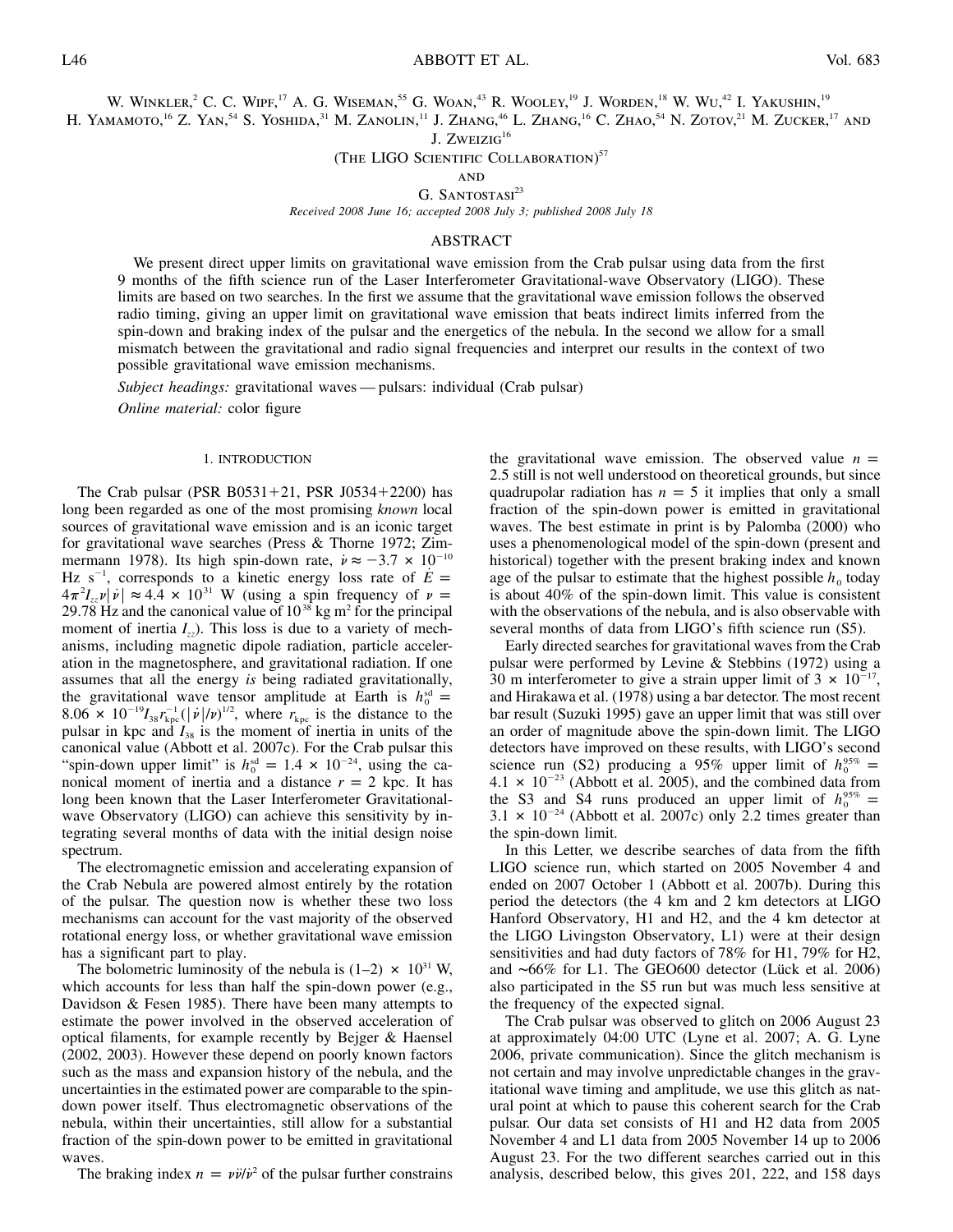of data for H1, H2, and L1, respectively, for the single-template search, and 182, 206, and 141 days of data for the multitemplate frequency-frequency first-derivative search, which required larger contiguous segments than the single-template search.

#### 2. METHODS

We use two different methods (see Abbott et al. 2004) to search for gravitational waves from the Crab pulsar to account for different emission scenarios. One method uses a single time domain template for the gravitational wave signal assuming that the gravitational wave period evolves precisely as the elec-

- <sup>2</sup> Albert-Einstein-Institut, Max-Planck-Institut für Gravitationsphysik, D-30167 Hannover, Germany.
	- <sup>3</sup> Andrews University, Berrien Springs, MI 49104.
	- <sup>4</sup> Australian National University, Canberra 0200, Australia.
	- <sup>5</sup> California Institute of Technology, Pasadena, CA 91125.
	- <sup>6</sup> Caltech-CaRT, Pasadena, CA 91125.
	- <sup>7</sup> Cardiff University, Cardiff CF24 3AA, UK.
	- <sup>8</sup> Carleton College, Northfield, MN 55057.
	- <sup>9</sup> Charles Sturt University, Wagga Wagga, NSW 2678, Australia.
	- <sup>10</sup> Columbia University, New York, NY 10027.
	- <sup>11</sup> Embry-Riddle Aeronautical University, Prescott, AZ 86301.
	- <sup>12</sup> Hobart and William Smith Colleges, Geneva, NY 14456.
	- <sup>13</sup> Institute of Applied Physics, Nizhny Novgorod 603950, Russia.
	- <sup>14</sup> Inter-University Centre for Astronomy and Astrophysics, Pune 411007,
- India.
	- <sup>15</sup> Leibniz Universität Hannover, D-30167 Hannover, Germany.
	- <sup>16</sup> LIGO-California Institute of Technology, Pasadena, CA 91125.
	- <sup>17</sup> LIGO-Massachusetts Institute of Technology, Cambridge, MA 02139.
	- <sup>18</sup> LIGO Hanford Observatory, Richland, WA 99352.
	- <sup>19</sup> LIGO Livingston Observatory, Livingston, LA 70754.
	- <sup>20</sup> Louisiana State University, Baton Rouge, LA 70803.
	- <sup>21</sup> Louisiana Tech University, Ruston, LA 71272.
	- <sup>22</sup> Loyola University, New Orleans, LA 70118.
	- <sup>23</sup> McNeese State University, Lake Charles, LA 70609.
	- <sup>24</sup> Moscow State University, Moscow 119992, Russia.
	- <sup>25</sup> NASA/Goddard Space Flight Center, Greenbelt, MD 20771.
	- <sup>26</sup> National Astronomical Observatory of Japan, Tokyo 181-8588, Japan.
	- <sup>27</sup> Northwestern University, Evanston, IL 60208.
	- <sup>28</sup> Rutherford Appleton Laboratory, Chilton, Didcot, Oxon OX11 0QX, UK.
	- <sup>29</sup> San Jose State University, San Jose, CA 95192.
	- <sup>30</sup> Sonoma State University, Rohnert Park, CA 94928.
	- <sup>31</sup> Southeastern Louisiana University, Hammond, LA 70402.
	- <sup>32</sup> Southern University and A&M College, Baton Rouge, LA 70813.
	- <sup>33</sup> Stanford University, Stanford, CA 94305.
	- <sup>34</sup> Syracuse University, Syracuse, NY 13244.
	- <sup>35</sup> Pennsylvania State University, University Park, PA 16802.
	- <sup>36</sup> University of Texas, Austin, TX 78712.
	- <sup>37</sup> University of Texas at Brownsville and Texas Southmost College, Browns-
- ville, TX 78520.
	- <sup>38</sup> Trinity University, San Antonio, TX 78212.
	- <sup>39</sup> Universitat de les Illes Balears, E-07122 Palma de Mallorca, Spain.
	- <sup>40</sup> University of Adelaide, Adelaide, SA 5005, Australia.
	- <sup>41</sup> University of Birmingham, Birmingham B15 2TT, UK.
	- <sup>42</sup> University of Florida, Gainesville, FL 32611.
	- <sup>43</sup> University of Glasgow, Glasgow G12 8QQ, UK.
	- <sup>44</sup> University of Maryland, College Park, MD 20742.
	- <sup>45</sup> University of Massachusetts, Amherst, MA 01003.
	- <sup>46</sup> University of Michigan, Ann Arbor, MI 48109.
	- <sup>47</sup> University of Minnesota, Minneapolis, MN 55455.
	- <sup>48</sup> University of Oregon, Eugene, OR 97403.
	- <sup>49</sup> University of Rochester, Rochester, NY 14627.
	- <sup>50</sup> University of Salerno, 84084 Fisciano (Salerno), Italy.
	- <sup>51</sup> University of Sannio, I-82100 Benevento, Italy.
	- <sup>52</sup> University of Southampton, Southampton SO17 1BJ, UK.
	- <sup>53</sup> University of Strathclyde, Glasgow G1 1XQ, UK.
	- <sup>54</sup> University of Western Australia, Crawley, WA 6009, Australia.
	- <sup>55</sup> University of Wisconsin, Milwaukee, WI 53201.
	- <sup>56</sup> Washington State University, Pullman, WA 99164.

<sup>57</sup> The Web site of the LIGO Scientific Collaboration is at http:// www.ligo.org.

tromagnetic pulse period. The other method works in the frequency domain to cover a relatively small, physically motivated range of frequency and spin-down values. The searches use the known frequency and position of the Crab pulsar, as derived from the Jodrell Bank Crab Pulsar Monthly Ephemeris (Lyne et al. 2007). Using this ephemeris and the assumption that the gravitational wave and electromagnetic phase track each other precisely, we can predict the signal phase evolution with negligible uncertainty. Both searches assume that emission will be at or near twice the pulsar's spin frequency,  $2\nu = \nu_{\text{GW}} \sim$ 59.56 Hz, which is the frequency of emission by a steadily rotating quadrupolar deformation, i.e., a triaxial star. The Crab pulsar might be emitting at  $v_{\text{GW}} \approx 4\nu/3$  through an *r*-mode (Owen et al. 1998) if the mode saturates at a small amplitude and thus is long-lived (e.g., Brink et al. 2005). However, the uncertainty of this frequency is relatively large, of order one part in  $10<sup>3</sup>$  (Lindblom et al. 1999). Due to this, and the greater instrument noise at this frequency, we did not search for *r*modes. Although  $2\nu$  is close to the 60 Hz power line frequency, it is sufficiently far away that the searches are relatively unaffected by nonstationary components of the power line noise. The absolute timing accuracy of the LIGO data is sufficiently good that the likelihoods produced for each detector can be combined to give a joint likelihood.

For a given search frequency and spin-down, the four unknown signal parameters are the gravitational wave amplitude  $h_0$ , the initial phase  $\phi_0$ , the spin-axis inclination angle  $\iota$ , and the polarization angle  $\psi$ . X-ray observations of the Crab Pulsar Wind Nebula provide values of the orientation angle  $\iota$  and polarization angle  $\psi$  of the pulsar. From Ng & Romani (2004, 2008) we use  $\iota = 62.17^{\circ} \pm 2.195^{\circ}$  and  $\psi = 125.155^{\circ} \pm 1.05^{\circ}$ 1.355°, where we have taken the mean of the best-fit values for the outer and inner tori of the nebula. We use these ranges to put Gaussian priors on these two parameters for both the search techniques. On the chance that the star is misaligned from these structures, we also present results using uniform priors over the allowed ranges of the parameters.

The single-template search (Dupuis & Woan 2005) assumes a triaxial star emitting gravitational waves at precisely twice the spin frequency, following the electromagnetic pulse phase evolution and taking into account the small variations in phase caused by timing noise (Pitkin & Woan 2007). It uses a standard Bayesian methodology to produce a joint posterior probability volume over the four unknown parameters using data from all three detectors. We use both uniform priors and restricted priors on  $\psi$  and  $\iota$  when calculating the posterior. We marginalize the angle parameters to produce a posterior probability for  $h_0$  and from this calculate a 95% degree-of-belief upper limit on the gravitational wave amplitude.

A search was also performed at gravitational wave frequencies  $v_{\text{GW}}$  in a narrow band about  $2v$ , based on simple astrophysical arguments. We begin by writing  $v_{\text{GW}} = 2v(1 + \delta)$ , where  $\delta$  is a small number. A relation of this form holds if the gravitational waves are produced by a component spinning separately from the electromagnetically emitting one, with the two components linked by some torque which acts to enforce corotation between them on a timescale  $\tau_{\text{coupling}}$ . In such a case  $\delta \sim \tau_{\text{coupling}}/\tau_{\text{spin-down}}$ , where  $\tau_{\text{spin-down}} \sim \nu/\nu \approx 2500$  years. A relation of the form given for  $v_{\text{GW}}$  above also holds if the gravitational waves are produced by free precession of a nearly biaxial star (Jones & Andersson 2002). In such a case  $\delta \sim$  $\alpha (I_{zz} - I_{xx})/I_{xx}$  where  $\alpha$  is a factor of order unity dependent on the geometry of the free precession, e.g., the angle between the symmetry axis and angular momentum axis. No clear sig-

<sup>&</sup>lt;sup>1</sup> Albert-Einstein-Institut, Max-Planck-Institut für Gravitationsphysik, D-14476 Golm, Germany.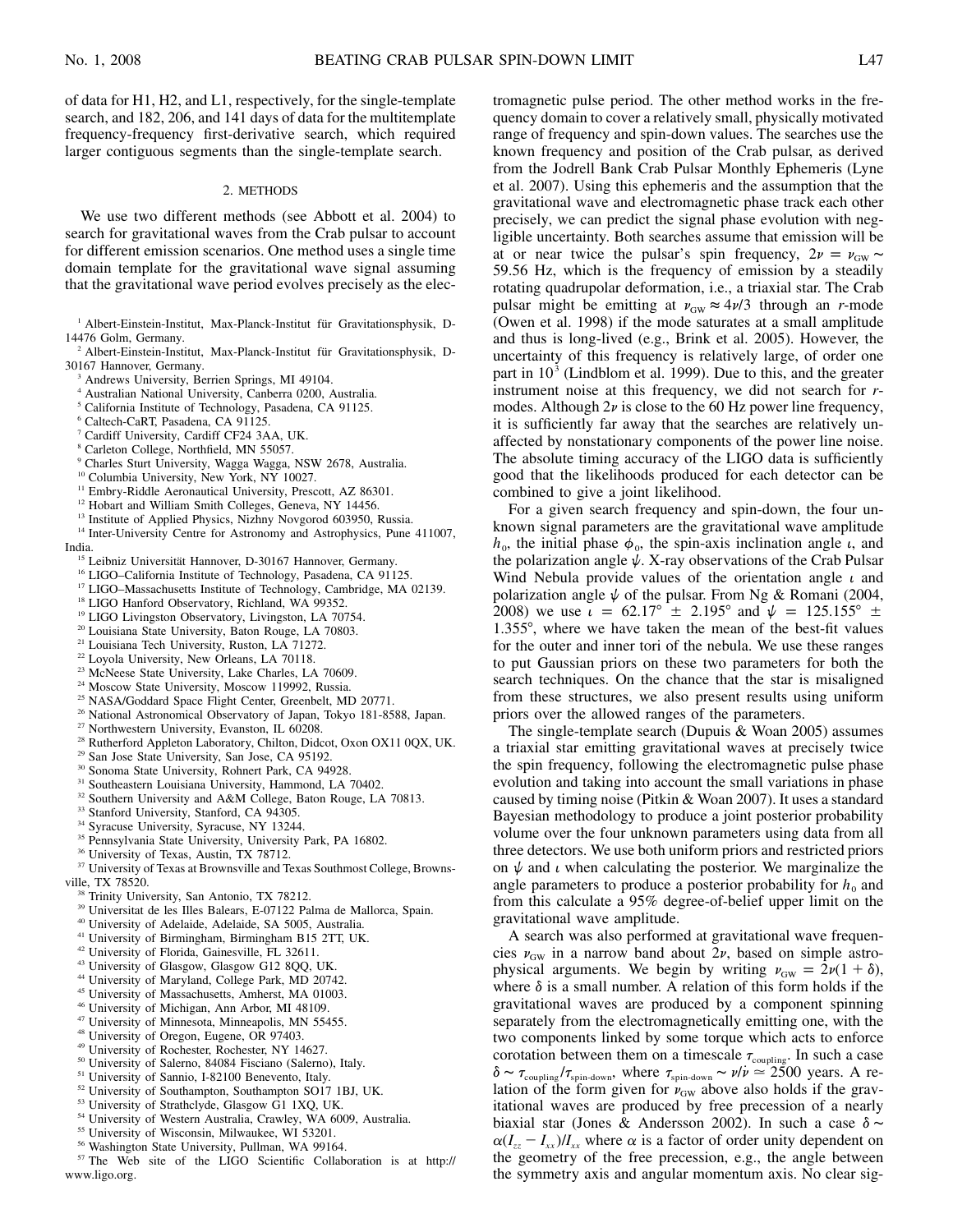nature of free precession has been seen in the radio pulsations of the Crab pulsar, although precession would have little effect on the radio signal if the amplitude of the precession were small.

Together, these scenarios suggest searching over a frequency interval  $\pm \Delta v_{\rm GW}$  centered on  $2\nu$ , where  $\Delta v_{\rm GW} \sim |\delta| \, 2\nu$ . We have followed such a strategy, using a maximum value of  $|\delta|$  =  $10^{-4}$ . In terms of the two-component model, such a  $|\delta|$  value corresponds to  $\tau_{\text{coupling}} \sim 10^{-4} \tau_{\text{spin-down}} \sim \text{several months, com-}$ parable to the longest timescales seen in glitch recovery where recoupling between the two components might be expected to occur. In terms of free precession,  $|\delta| = 10^{-4}$  is on the high end of the range of deformations that compact objects are thought to be capable of sustaining (Owen 2005; Lin 2007; Haskell et al. 2007).

Using the above estimates as a guide, a band of frequencies  $\pm 6 \times 10^{-3}$  Hz centered on twice the Crab pulsar's observed frequency was searched over. Corresponding bands in frequency derivatives were motivated via differentiation of the equation for  $v_{\text{GW}}$ , which together with the assumption that  $\delta$ itself evolves no more rapidly than on the spin-down timescale, leads to a band in frequency first derivative of  $\pm 1.5 \times 10^{-13}$  $Hz$  s<sup>-1</sup>, with searches over higher derivatives being unnecessary.

The multitemplate search method is a maximum likelihood technique, the coherent multidetector *F*-statistic derived in Cutler & Schutz (2005). An explicit search is required over a single sky position and second derivative of the frequency, and over the selected ranges of the frequency and of the first frequency derivative. The spacing of the templates is chosen in such a way as to ensure at most a 5% loss in the detection statistic, resulting in a total of  $3 \times 10^7$  templates. The detection statistic  $2F$  is computed for each template. The expected 3  $\sigma$  range of the largest  $2F$  value for Gaussian noise (no signal present) and  $3 \times 10^7$  templates is 35–49. The largest 2F value found in the actual search is 37, well within the expected range for noise.

Based on the largest  $2F$  value, 95% confidence upper limits are produced using a frequentist Monte Carlo injection method, as described in Abbott et al. (2007a). For the unknown parameters uniform distributions and physically informed distributions were used for the injected population of signals, consistent with the choices made for the single-template time domain search.

## 3. RESULTS

In the single-template search the joint (i.e., multidetector) posterior probability distribution for the gravitational wave amplitude peaks at zero, indicating that no signal is visible at our current sensitivity. The joint 95% upper limit on the gravitational wave amplitude, using uniform priors on all the parameters, is  $h_0^{95\%} = 3.4 \times 10^{-25}$ . In terms of the pulsar's ellipticity, given by  $\epsilon = 0.237 h_{-24} r_{kpc} v^{-2} I_{38}$  (Abbott et al. 2007c), where  $\bar{h}_{-24}$  is  $h_0$  in units of  $1 \times 10^{-24}$ , this gives  $\epsilon = 1.8 \times 10^{-4}$ using the canonical moment of inertia and  $r = 2$  kpc. This is 4.1 times lower than the spin-down upper limit and also 1.6 times lower than the limit estimated by Palomba (2000) (see § 1). Squaring the ratio of the spin-down and direct upper limit shows that less than  $\approx 6\%$  of the total power available from spin-down is being emitted as gravitational waves, assuming the canonical moment of inertia. Using the restricted priors on  $\psi$  and *i* we get an upper limit on  $h_0$  of 2.7  $\times$  10<sup>-25</sup>, which is 1.3 times smaller than that with uniform priors, and corresponds to less than 4% of the spin-down energy available.

With the coherent multitemplate frequency-frequency firstderivative search we set  $95\%$  confidence upper limits on  $h_0$ and ellipticity of  $1.7 \times 10^{-24}$  and  $9.0 \times 10^{-4}$ , respectively, over the entire parameter space searched. These upper limits are larger than the single-template search limits by roughly a factor of 5. This is to be expected because the larger number of templates raises the number of trials and thus the statistical confidence threshold. Assuming restricted priors on  $\psi$  and  $\iota$ yields an improved upper limit of 1.2  $\times$  10<sup>-24</sup>, a factor of 1.2 below the spin-down limit, across the entire parameter space searched. This limits the energy budget of gravitational waves to be less than 73% of the available energy. These quoted upper limits are subject to uncertainty in the calibration of the detectors. Amplitude calibration uncertainties for H1, H2, and L1, respectively, are 8.1%, 7.2%, and 6.0% (single-template analysis), and 9.5%, 7.8%, and 8.7% (multitemplate analysis).

#### 4. DISCUSSION

Under the assumption that the gravitational wave and the electromagnetic signals are phase-locked, our single-template search results constrain the gravitational wave luminosity to be less than 6% of the observed spin-down luminosity. This beats the indirect limits inferred from all electromagnetic observations of the Crab pulsar and nebula.

Our upper limits are interesting because they have entered the outskirts of the range of theoretical predictions. Normal neutron stars are believed to be mostly fluid with maximum elastic deformations orders of magnitude smaller than the few  $\times$  10<sup>-4</sup> of our upper limits, but some theories of quark matter predict solid or mostly solid stars which could sustain such ellipticities (Owen 2005; Lin 2007; Haskell et al. 2007). However, our upper limits do not constrain the composition of the star and cannot constrain any fundamental properties of quark matter. The ellipticity is proportional to the quadrupolar strain, which may simply be very low for a given star no matter its composition. The Crab is likely to have an ellipticity at least about  $10^{-11}$  due to the stresses of its internal magnetic field (Cutler 2002) if the internal field is comparable to the external dipole of  $4 \times 10^{12}$  G. Our upper limits can be interpreted as direct upper limits of about  $10^{16}$  G on the internal magnetic field, depending on the ratio of toroidal to poloidal components (Colaiuda et al. 2008).

As discussed in Abbott et al. (2007c) there is considerable uncertainty in the true value of the Crab pulsar's moment of inertia. The best guesses at its value come from neutron star equation of state models rather than direct measurements. Previous pulsar ellipticity upper limits and spin-down limits have made use of the canonical value of  $I_{zz}$ . We can however cast our upper limit in a way that makes no assumptions about the moment of inertia, by placing the limit on the neutron star quadrupole moment  $\approx I_{zz} \epsilon$ . This then allows us to plot the singletemplate search results as exclusion regions in the  $I$ - $\epsilon$  plane. The results, with uniform and restricted prior ranges, are plotted in this way in Figure 1. Our upper limits are smaller than the spin-down limit by a factor that varies as  $I_{zz}^{1/2}$ . If we take the theoretical upper bound on the moment of inertia to be  $3 \times$  $10^{38}$  kg m<sup>2</sup> as in Abbott et al. (2007c) then the result with uniform priors beats the spin-down limit by a factor of 7.2.

Finally, the physical interpretation of our multitemplate search depends on the assumed cause of the splitting  $v_{\text{GW}} =$  $2\nu(1 + \delta)$  between gravitational and electromagnetic signals. In the context of the two-component spin-down model, our results show that a gravitational wave emitting component of the star